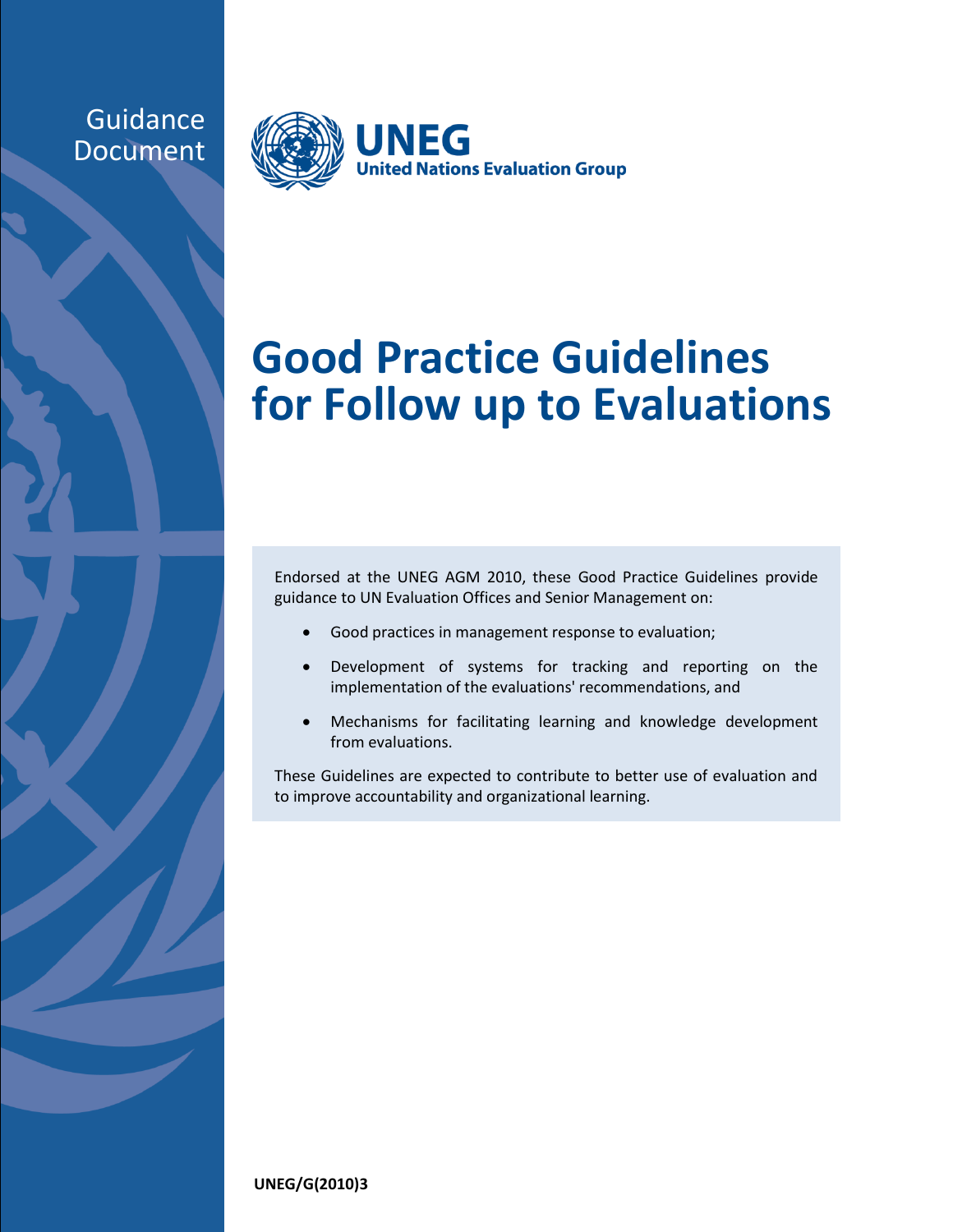## **Introduction**

1. Evaluation plays a key role as: i) a source of evidence on the achievement of results and institutional performance, supporting accountability; and ii) an agent of change, contributing to building knowledge and organizational learning.

2. Evaluation can make an essential contribution to managing for results, and to organization-wide learning for improving both programming and implementation. Yet, the value of evaluation depends on its use, which is in turn determined by a number of up-stream key factors, including (but not limited to):

- Relevance of the evaluation, in terms of timing, so as to make evaluation findings available when decisions are taken;
- Quality/credibility of the evaluation, which derives from independence, impartiality, and a properly defined and inclusive methodology;
- Acceptance of the evaluation recommendations, which partially depends on the above two points;
- Appropriateness of practices in the management response, dissemination and use of evaluation findings.

3. In 2007, the United Nations Evaluation Group (UNEG) requested the then Evaluation Quality Enhancement (EQE) Task Force to undertake further work on the development of a paper on good practices for management response mechanisms and processes.

4. Subsequently independent consultants were commissioned to: 1) provide an overview of, and lessons learned on Management Response and Follow-up to evaluation recommendations within the United Nations system1, and 2) develop good practice standards based on common and differential features as well as key challenges that Evaluation units within the UN system as well as IFI"s, bilaterals and NGOs face when dealing with follow-up processes to evaluation2.

5. The consultants" reports were discussed at the Evaluation Practice Exchange Seminar in 2009 and the conclusions from the discussion provided the guidance to the Task Force to finalize its work. It was agreed that UNEG should first develop and agree upon Good Practice Guidelines for the follow-up to evaluations —**rather than develop prescriptive standards.** Good practices are drawn from the experiences and approaches used by a wide range of evaluation functions that operate in differing contexts, with the aim that they be adapted by UN organisations to match their individual needs and organisational settings.

<sup>1</sup> A. Engelhardt, Management Response and Follow-up to evaluation recommendations: overview and lessons learned, 2008.

<sup>2</sup> O. Feinstein, Institutional practices for Management Response and Evaluation Follow-up, 2009.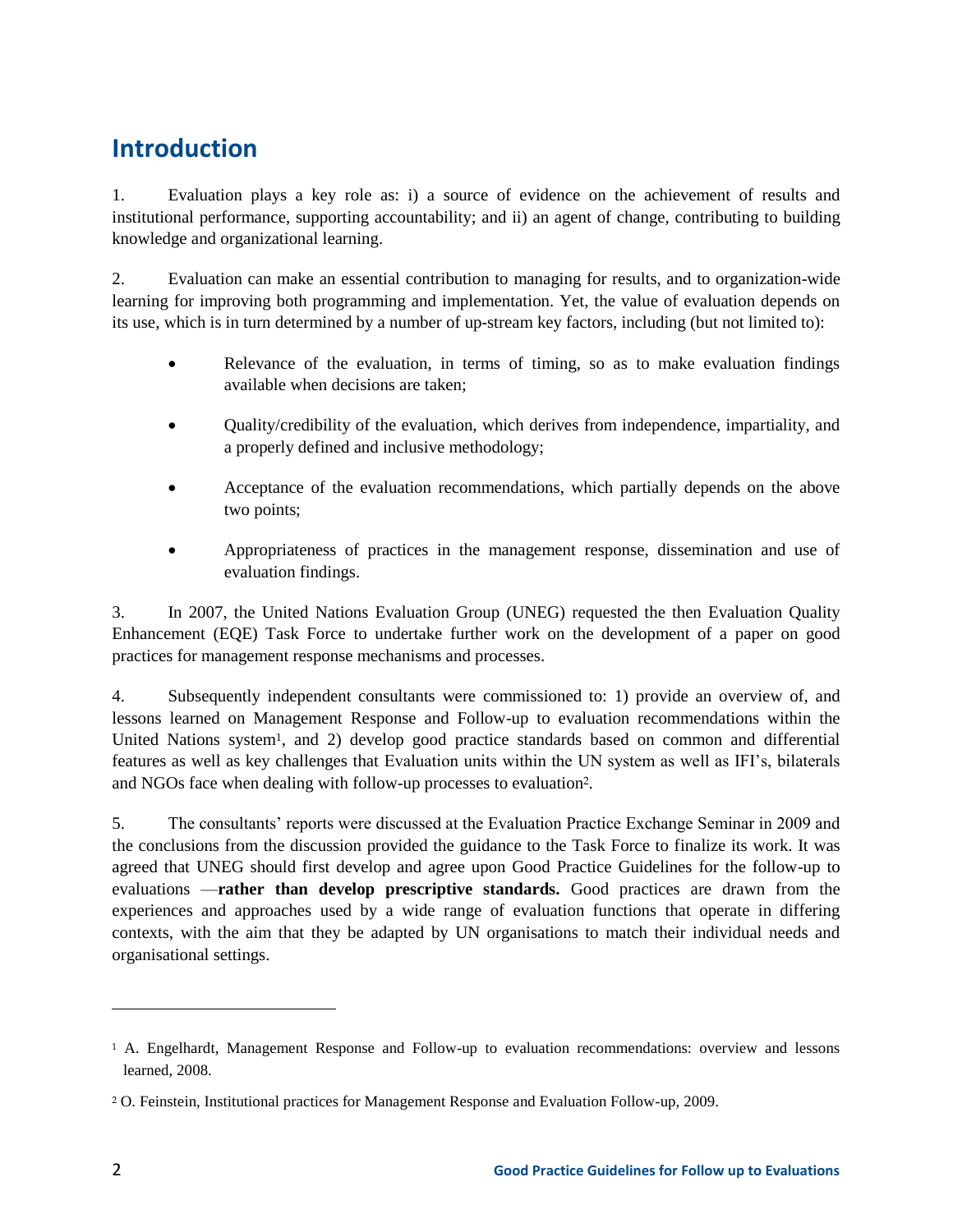6. By drawing extensively on the two previous reports by independent consultants, this paper aims at outlining good practices in management response to evaluation, in the development of (formal and informal) systems for tracking and reporting on the implementation of the evaluations' recommendations, and mechanisms for facilitating learning and knowledge development from evaluations. Good practices are expected to cover both the accountability and the learning dimensions of evaluation, including incentives to use evaluation results in future programming and management.

#### **Preconditions for follow up to evaluations**

7. There are certain preconditions that aid effective evaluation management response and follow-up processes, as outlined in Figure 1. Whilst description of the attributes of high quality evaluation planning and implementation processes are beyond the scope of this paper, their importance to the effectiveness of the ensuing management response and follow-up processes must be clearly highlighted.



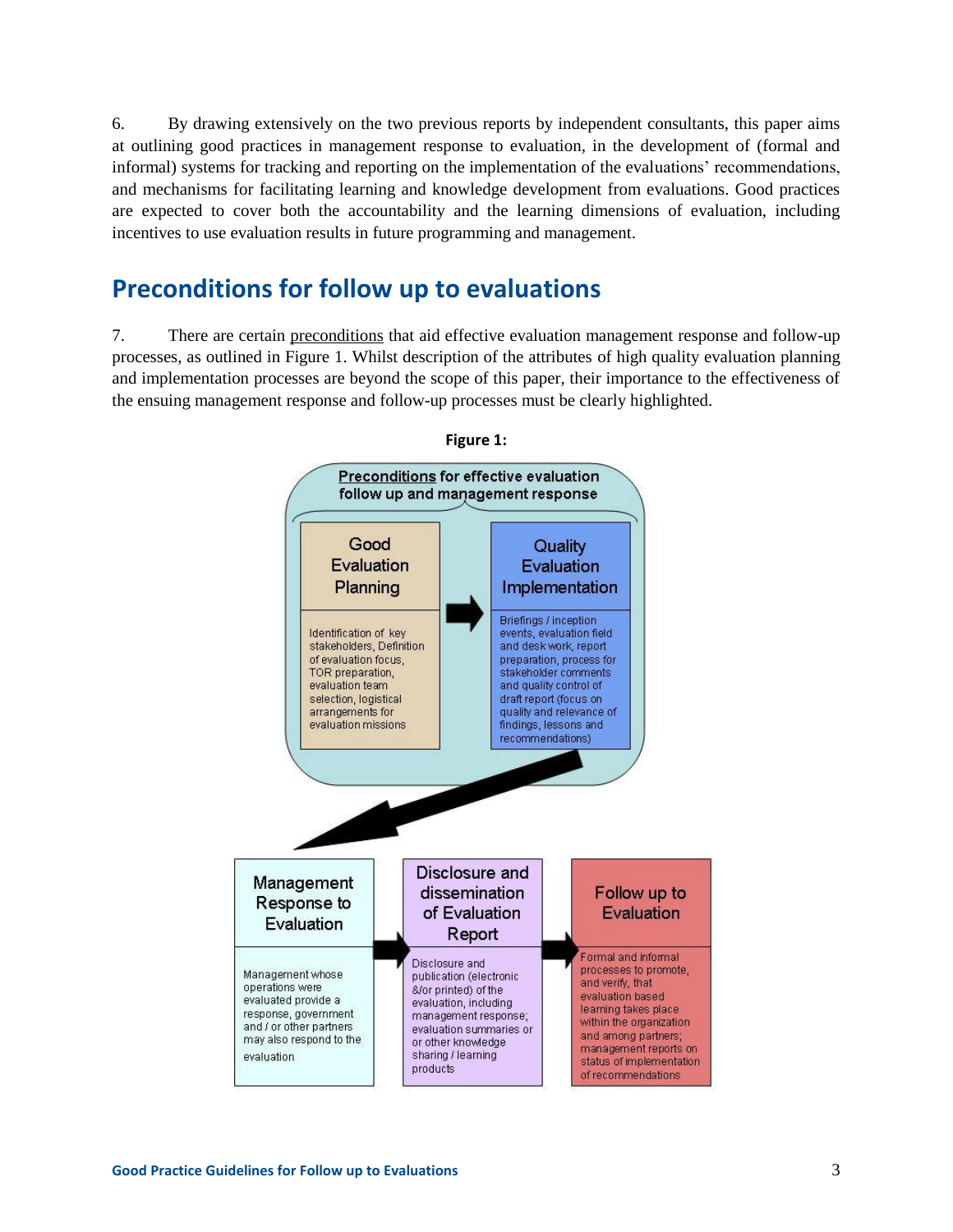8. Involvement of internal stakeholders (and to the extent possible relevant external stakeholders) throughout the evaluation process increases the perceived relevance, and stakeholders" ownership, of evaluations. The establishment of reference and consultative groups, which advise on the evaluation"s approach and provide feedback at key milestones of the process, work both to enhance the quality of the evaluation, and to increase the likelihood that evaluation recommendations will be accepted, owned, and acted upon. It is important to strike an appropriate balance between promoting the ownership of evaluation findings and recommendations without compromising the independence of evaluation, which can be aided by clearly defining the role of such a reference or consultative group prior to commencing work.

9. Another precondition for follow-up is quality evaluation recommendations. The recommendations, which should be firmly based on evidence and analysis, and logically following from findings and conclusions, are to be clearly formulated, and presented in a manner that is easily understood by target audiences. Both strategic and more operational recommendations are expected to be implementable3.

10. The evaluation"s credibility is a third factor affecting the utility of the evaluation. Credibility, in turn, depends on independence, impartiality, transparency, quality and the appropriateness of the methods used<sup>4</sup>. Reporting lines and different structures of the evaluation units are key factors influencing the independence, credibility and, hence, the utility of evaluations.

## **Policy statements that deal with evaluation follow up**

11. The UNEG Norms and Standards for Evaluation in the UN System<sup>5</sup> state the need for management response and systematic follow-up activities as a means for evaluations to contribute to knowledge building and organizational improvement. Standard 1.4 suggests that, "UN organizations should ensure appropriate evaluation follow-up mechanisms and have an explicit disclosure policy" to ensure that evaluation recommendations are utilized and implemented in a timely fashion and that the findings of evaluations feed into programme or project planning. An explicit disclosure policy ensures the transparent dissemination of evaluation reports.

12. The different mechanisms to deal with management response and follow-up can be distinguished along two separate, but in practice often related, dimensions: the degree of formality of the process and the way the knowledge generated by the evaluation is shared. On the one hand there are formal and informal processes, the latter being characterized by more ad-hoc interactions among evaluators and users of evaluations. On the other hand, the distinction is made between explicit (or codified) knowledge, as the one crystallized in evaluations" recommendations, and implicit (or tacit) knowledge, which is shared

<sup>3</sup> Some agencies give an order of priority for recommendations, and / or require a timeframe to be specified.

<sup>4</sup> The factors influencing the use of evaluations are discussed in Feinstein, Osvaldo (2002): "Use of Evaluations and Evaluation of their Use", Evaluation, No. 8

<sup>5</sup> Available at [www.unevaluation.org.](http://www.unevaluation.org/)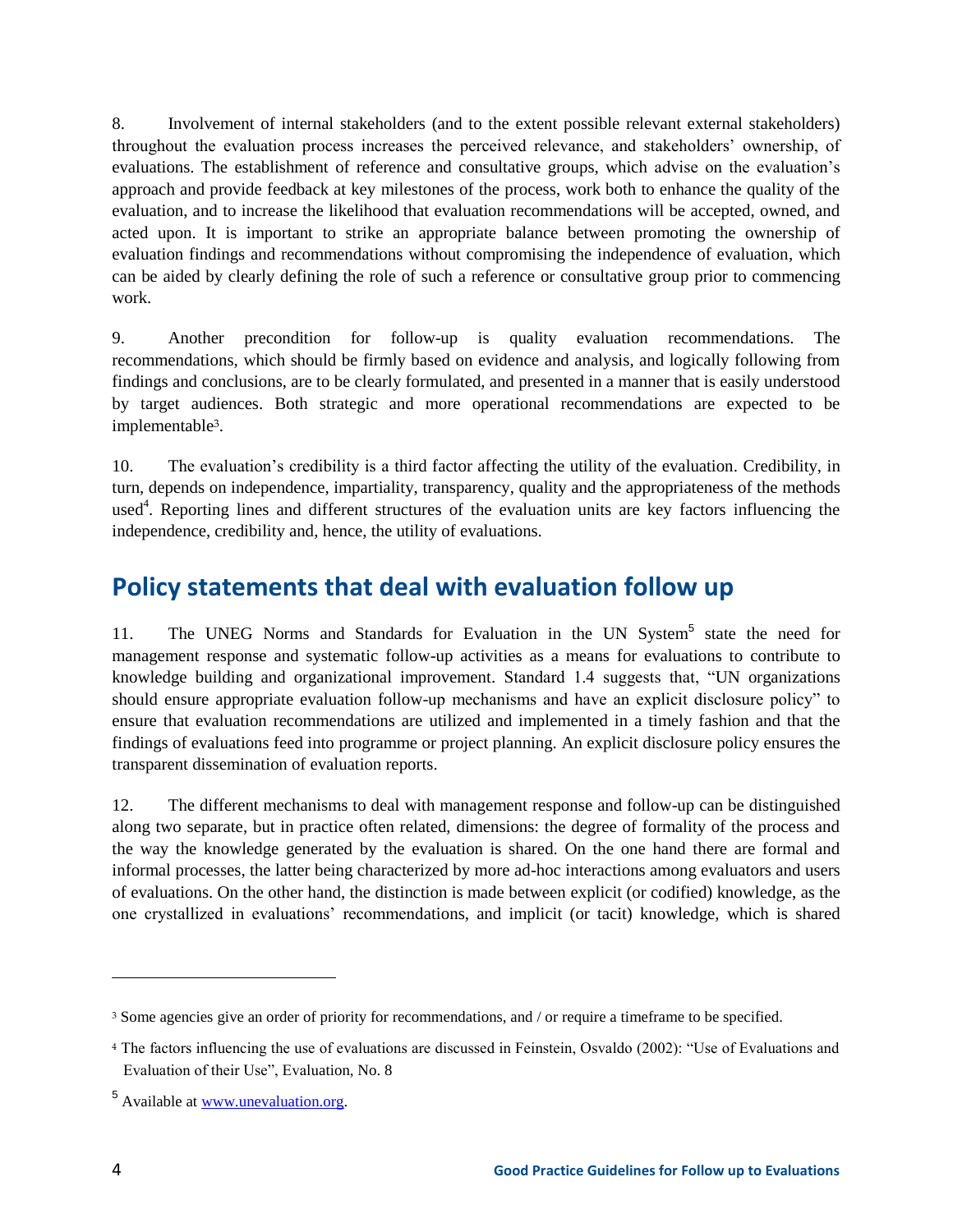when evaluators interact with potential users of evaluations and enter into a dialogue that allows for knowledge sharing, without having that knowledge embodied in documents.

13. Although it has been shown that the formalization of, and transparency in, the set up of management response and follow-up mechanisms contributes to greater systematization and more rigorous implementation of the recommendations, the two models are by no means incompatible. Rather, each process strengthens the other"s value in promoting ownership of evaluation"s conclusions and recommendations by management and, at the same time, ensuring accountability within and outside the organization. Formal and informal mechanisms for management response and follow-up reporting represent powerful incentives for accountability mechanisms to work and contribute to organizational learning. To that extent, evaluation policies must be explicit about follow-up mechanisms, both formal and informal.

14. The main principles that should be embodied by an evaluation policy focused on the follow-up to evaluations include ownership, consultation and transparency.

15. Similar to the importance of stakeholder"s involvement during the evaluation process, stakeholders" inclusion and engagement throughout the follow-up process is not only important for accountability purposes, but it also builds ownership and increases the potential the evaluation has to impact on organizational learning.

16. Related and supportive incentives for using evaluation results, to which the organization should commit itself include: building a culture for valuing evaluation; emphasizing the need for compliance; ensuring that evaluation recommendations are relevant to and timely for the organizational agenda; ensuring a close alignment of the departmental agenda to recommendations emanating from evaluations; senior management buy-in; relating good evaluation practices to results-based programming; and the use of results for evidence based communication strategies.

17. The policy should clearly define the roles and responsibilities of evaluation offices or units, managers, and staff at large. It is also important to maintain constructive relationships with the organization"s Governing Bodies and other technical departments without compromising the degree of independence of the evaluation function, which can be achieved through holding consultations with stakeholders during the policy drafting process to ensure that they are clear and supportive of their role, while also emphasizing the importance of independent assessments that reflect the opinions of all stakeholders.

18. The requirements and mechanisms for the follow-up to evaluations, including the dissemination of evaluation reports, management response and follow-up reports, must be made clear through the policy. The policy should also leave room for informal activities. Another important point to include is the time frame for the management response and for the implementation of other follow-up activities.





Source: A. Engelhardt (2008)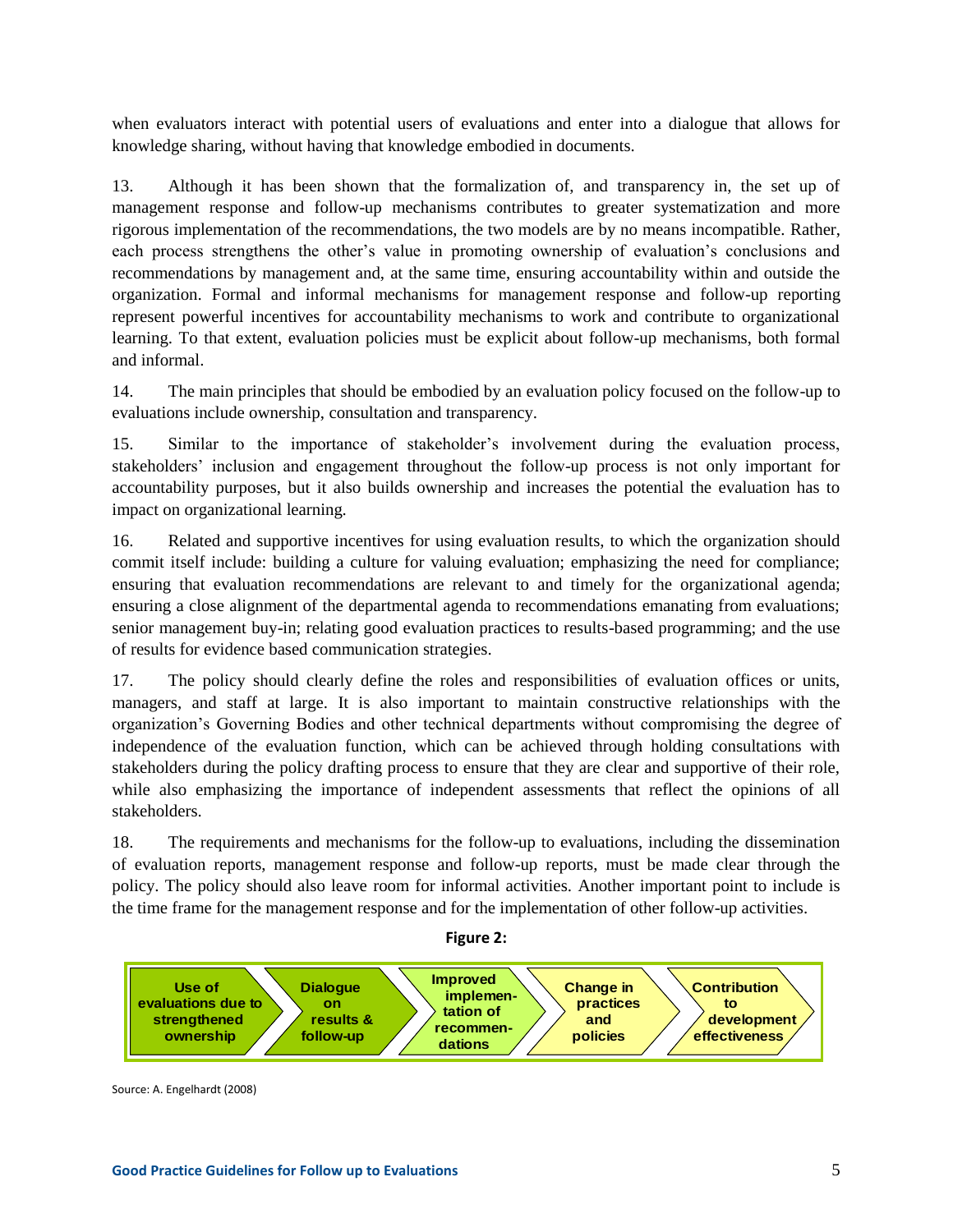19. In this context, the institutionalization of practices for management response and follow-up is deemed essential to capitalise on the knowledge created and contribute to development effectiveness, by, on the one hand, helping to learn what worked well, what didn"t work, and the reasons for these results and, on the other hand, by serving as an instrument for accountability (which, in turn, becomes an incentive for learning).

### **Management response to evaluation recommendations**

20. The UNEG Norms and Standards for Evaluation in the UN System suggest the development of a formal response to the evaluation by management and/or the governing authorities addressed by the recommendations. Standard 3.17 states, "Evaluation requires an explicit response by the governing authorities and management addressed by its recommendations".

21. This section outlines principles and good practices with respect to the development of approaches, mechanisms and processes to promote effective management responses to evaluation recommendations.



**Figure 3: Management responses put in place formally or informally, by year**

22. Management Responses to evaluations in UN agencies are most commonly embodied in the production of a formal document. The majority of the UN agencies (and other bilateral and multilateral organizations) develop management responses in a matrix form, requiring feedback to each recommendation (i.e. accepted, not accepted, partially accepted) and a list of actions that the responsible unit(s) commits to take in a fixed amount of time. The responses may also have a narrative component. To ensure relevance, the management response is often required to be completed within a specific time period after the release of the evaluation report.

23. The management response matrix constitutes the baseline for monitoring of accepted recommendations and agreed actions, which in turn informs follow-up reports on the status of the implementation. While serving as an important accountability tool, the outline of strict and close deadlines needs to take into adequate consideration the time that in some cases (e.g. joint evaluations) is necessary for the involvement of different stakeholders and/or organizational levels. An electronic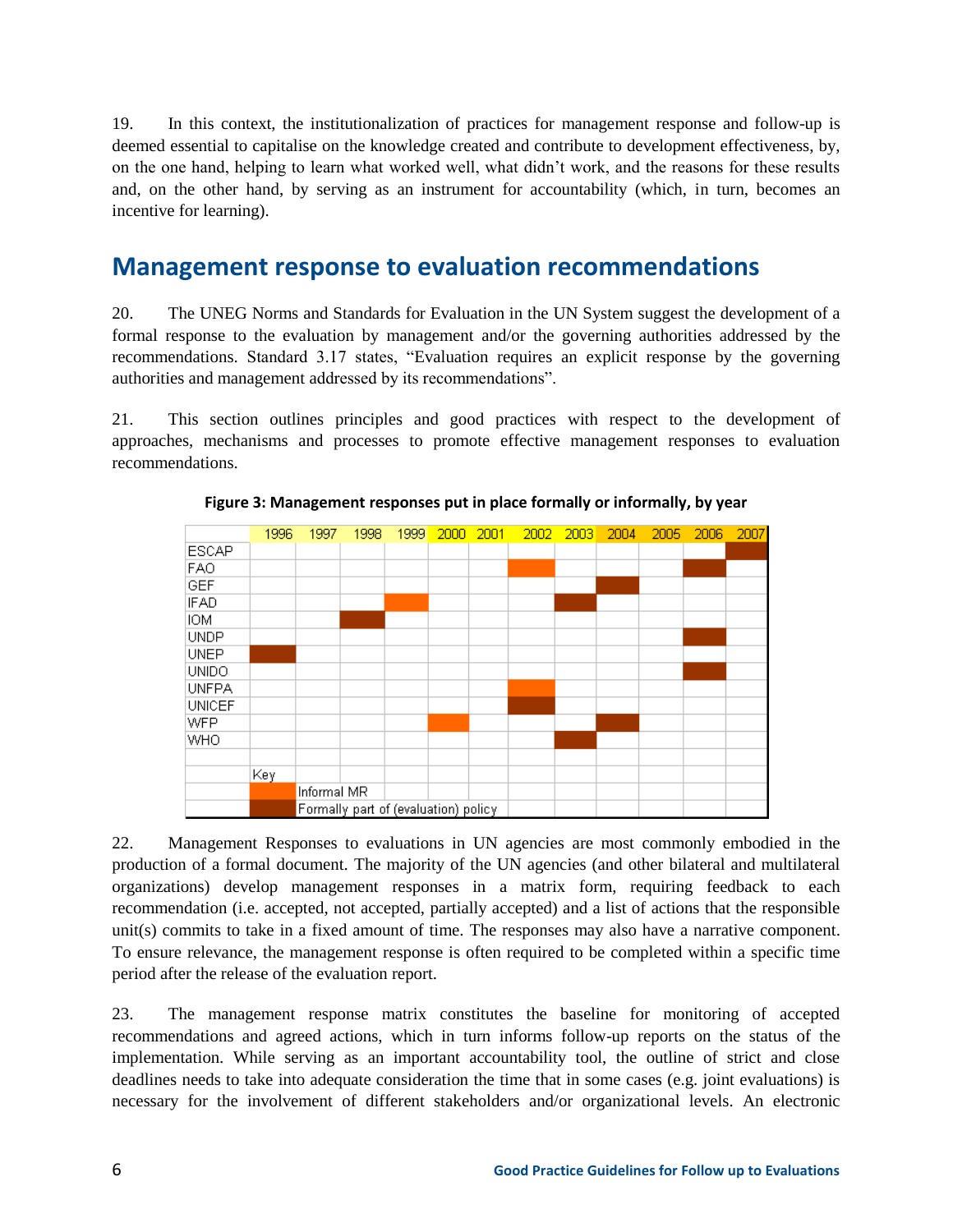monitoring tool to track the timely receipt of documents is advisable, especially when evaluation units find themselves managing a significant number of reports and follow-up documents.

24. Although the evaluation function should not be held responsible for the substance of a response, which lies with the manager concerned, it must check the quality of management responses to ensure that the recommendations have, indeed, been responded to and have a chance of being implemented. To facilitate the process, evaluation focal points should be established to coordinate the preparation of management responses. In addition, an internal monitoring system should be established to enhance the accountability of managers, and ensure that management responses are submitted in a timely manner.

25. In the case of country level and sometimes project level evaluations jointly undertaken by UN entities and governments, management and governments should be expected to provide a response to the evaluation, which is disclosed jointly with the evaluation report. Clear roles and responsibilities are of particular importance in the case of joint evaluations, where inter-agency coordination is required for effective management response and follow-up6.

26. Management responses to decentralized evaluations which are managed by agency field offices and/or regional or thematic or policy bureaus<sup>7</sup> should follow the processes as described above.

#### **Elements of good practices for management responses**

27. The following attempts to distil key elements of good evaluation practice that promote effective follow-up through the management response.

28. A focus on *increasing the level of ownership* of the evaluation findings and recommendations through both formal and informal processes during the evaluation process improves the likelihood of effective management response and evaluation follow-up.

29. *Clearly defined roles and responsibilities* in the processes dealing with management response and follow-up are needed and should be communicated to all key evaluation stakeholders, including managers, officers and members of Governing Bodies.

30. Establish *an agreed deadline* by which Management or other key stakeholders (e.g. Governments and possibly other partners), should provide their formal response to the evaluation.

31. A focal point should be nominated by management to *coordinate the management response.* This is particularly important in cases where the evaluation involves several operational units, and different management levels.

<sup>6</sup> OECD, DAC Guidance for Managing Joint Evaluations, 2006

<sup>7</sup> This is an adaptation of the definition used by WFP and UNDP, which also applies to UNICEF and most organizations. Furthermore, this definition is consistent with the one included in Hildenwall and Öbrand (2008)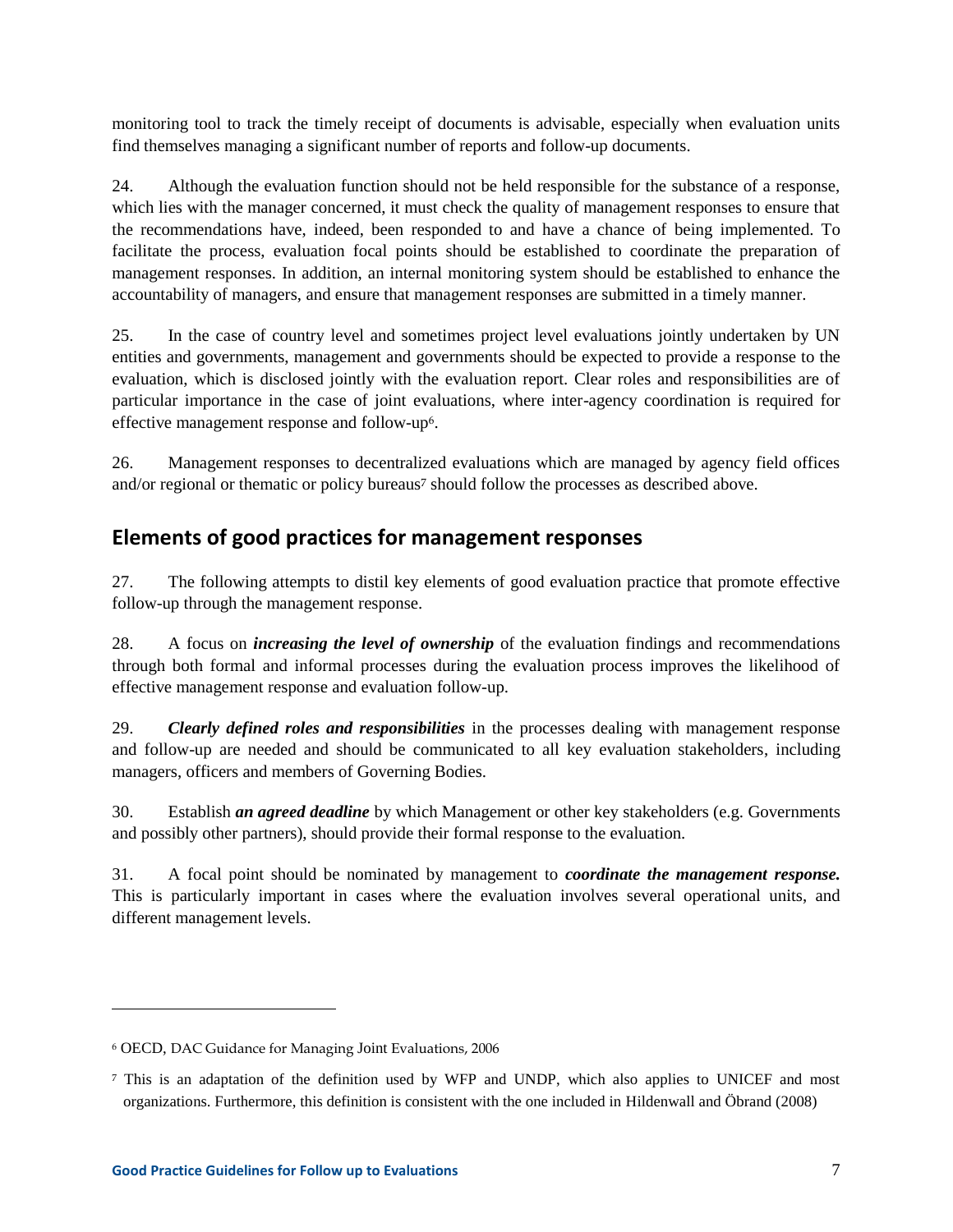32. In the case of joint evaluations involving several agencies/partners, an ad-hoc group with management representatives of the different agencies/partners should be formed to elicit a coordinated management response.

33. In case the concerned managers lack experience in preparing a management response, the central evaluation unit should routinely *provide support by showing good examples of management response* and clarifying any doubts, making reference to the evaluation policy of the organization (if there is one). The support role of the central evaluation unit is particularly important in the case of agencies with decentralized evaluation offices or decentralized evaluation focal points.

34. The *Management Response should clearly indicate whether Management accepts, partially accepts or rejects the recommendations*. If the latter is the case, the reason(s) for the rejection should be provided. In the former case, actions to be taken should be mentioned in detail, indicating the time frame and specific unit(s) responsible to implement the planned action(s). When more than one unit is mentioned, it should be clear which unit is responsible for which action(s). This information should be presented in the form of a management response matrix, showing the relevant information at a glance.

35. *Management Responses should be disclosed in conjunction with the evaluation*. However, if the management response does not become available within the agreed period, and if there are no acceptable reasons to extend (or further extend) the deadline, the evaluation report is disclosed with an indication that the management response was not made available at the date in which it was due.

36. Evaluators should be encouraged and expected to pursue opportunities for dialogue with management on evaluation recommendations and management response, trying to facilitate managers' task but, at the same time, being careful to ensure their independence and to promote management"s ownership of, and commitment to, their response. Indeed, dialogue at all levels of the evaluation process increases the perceived relevance, and stakeholder ownership of evaluations.

## **Follow up processes and learning**

37. The main purposes of institutionalizing follow-up processes to evaluations are: 1) to strengthen the use of evaluations; 2) increase stakeholder and management buy-in to improve performance; and 3) to facilitate in-depth dialogue about evaluation results and follow-up to influence the planning and implementation of strategies, programmes and projects.

38. It has been demonstrated that transparent management response and follow-up processes increase the implementation rate of the recommendations.<sup>8</sup> UNEG Standard 1.5 requires the evaluation function to ensure that follow-up and regular progress reports are compiled on the implementation of the recommendations emanating from the evaluations already carried out, to be submitted to the Governing Bodies and/or Heads of organizations. While this may not be the practice for all evaluation functions in the UN system, all evaluation functions should consider implementing mechanisms that facilitate followup of evaluation recommendations.

<sup>8</sup> Achim Engelhardt, "Management response and follow-up to evaluation recommendations: overview and lessons learned" p. 5.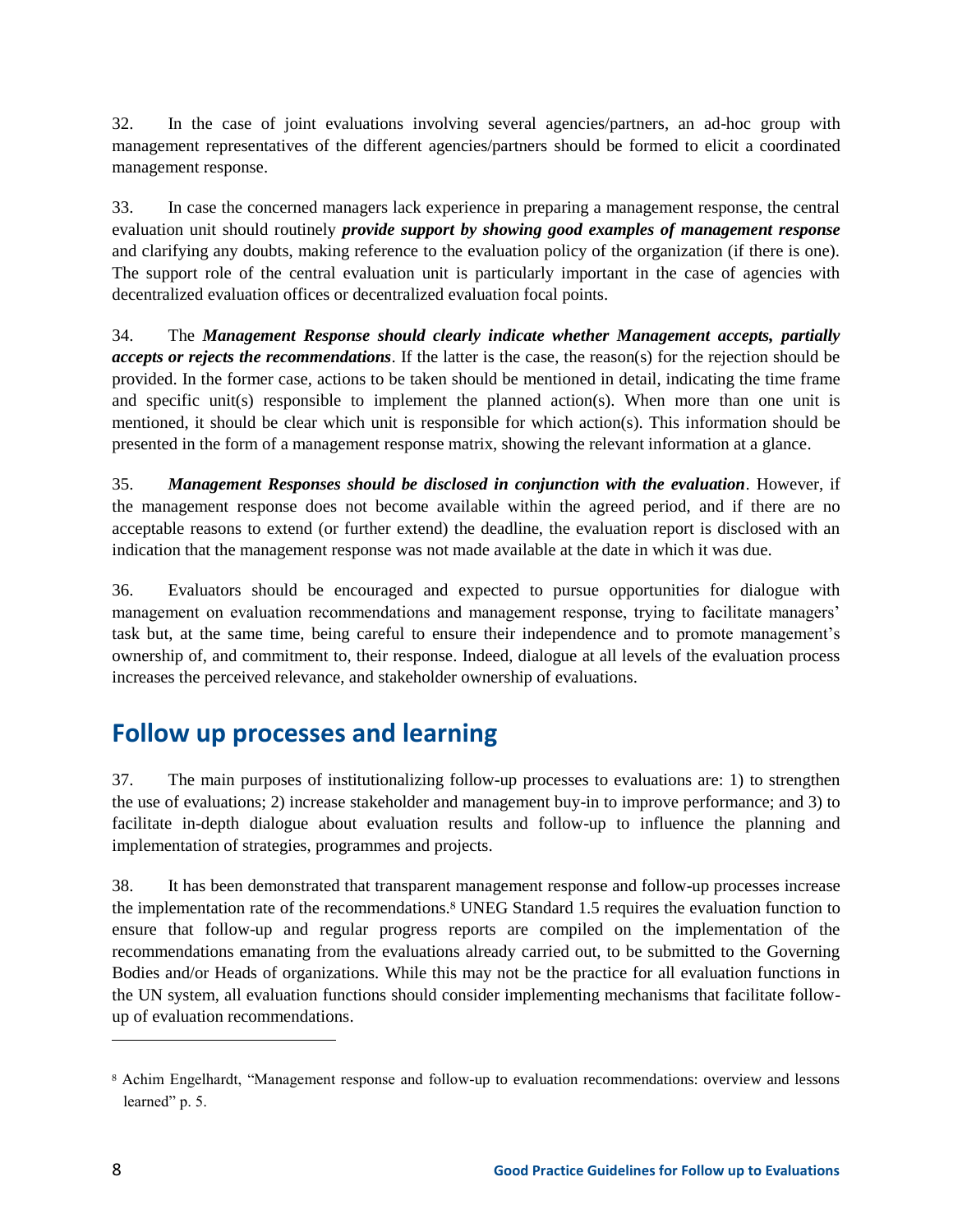#### **Systematic follow up to evaluations**

39. As described in the previous section, the management response matrix clearly outlines the recommendations from the evaluation, the response from management, and the actions to be taken including a clear indication of the entity responsible for the action and the timeline for completion.

40. Reporting on follow-up to evaluations should take place at regular intervals, e.g. on an annual or biannual basis. Each organization should determine the appropriate intervals and ensure that they are communicated to staff and stakeholders. Reporting intervals are ideally aligned with the organization"s planning processes. A default expiration period for the tracking of follow-up to recommendations of evaluations is desirable to ensure that costs (including financial and human) necessary for tracking the implementation of recommendations are balanced with the benefits 9. It is also important to allow flexibility in terms of changing actions that have been agreed upon in order to ensure their relevance within a changing context.

- 41. There are several mechanisms for the systematic follow-up that are considered good practice:
	- **Electronic platforms** have proven to be a successful mechanism for tracking the actions taken in response to the recommendations of an evaluation. The benefits of an electronic platform include the ability to generate reports and complete disaggregated analyses on the implementation across the organization, and will facilitate access by all stakeholders to the information generated. Organizations interested in developing an electronic platform for tracking should seek lessons learned from those organizations that have implemented such a platform.
	- **Reporting** to governing bodies (and thus to the entire organization and its stakeholders) on an annual or biannual basis on the status of the implementation of recommendations is an effective means of ensuring accountability. The report could come in the form of an Annual Evaluation Report that covers multiple aspects dealing with evaluation in the organization or a report specifically focused on the implementation status of evaluation recommendations and follow-up actions. Reporting can serve as an incentive to implement follow-up actions in a timely fashion.
	- **Discussions** on planned follow-up to evaluations and the status of implementation of the recommendations are essential for ensuring that stakeholders are aware of the findings and the actions planned and/or taken. Discussions will enable stakeholders to provide comments and suggestions for moving forward. Discussions on the follow-up to evaluations can take place systematically at the annual meeting of the Governing Body and/or through Senior Management Teams. Such discussions should focus on strategic issues of corporate significance and on recurrent findings and recommendations from project evaluations. Discussions will build ownership within the organization and serve as a further incentive to implement follow-up actions in a timely fashion.

<sup>9</sup> For example, JIU per default tracks the follow-up to recommendations for a period of 4 years.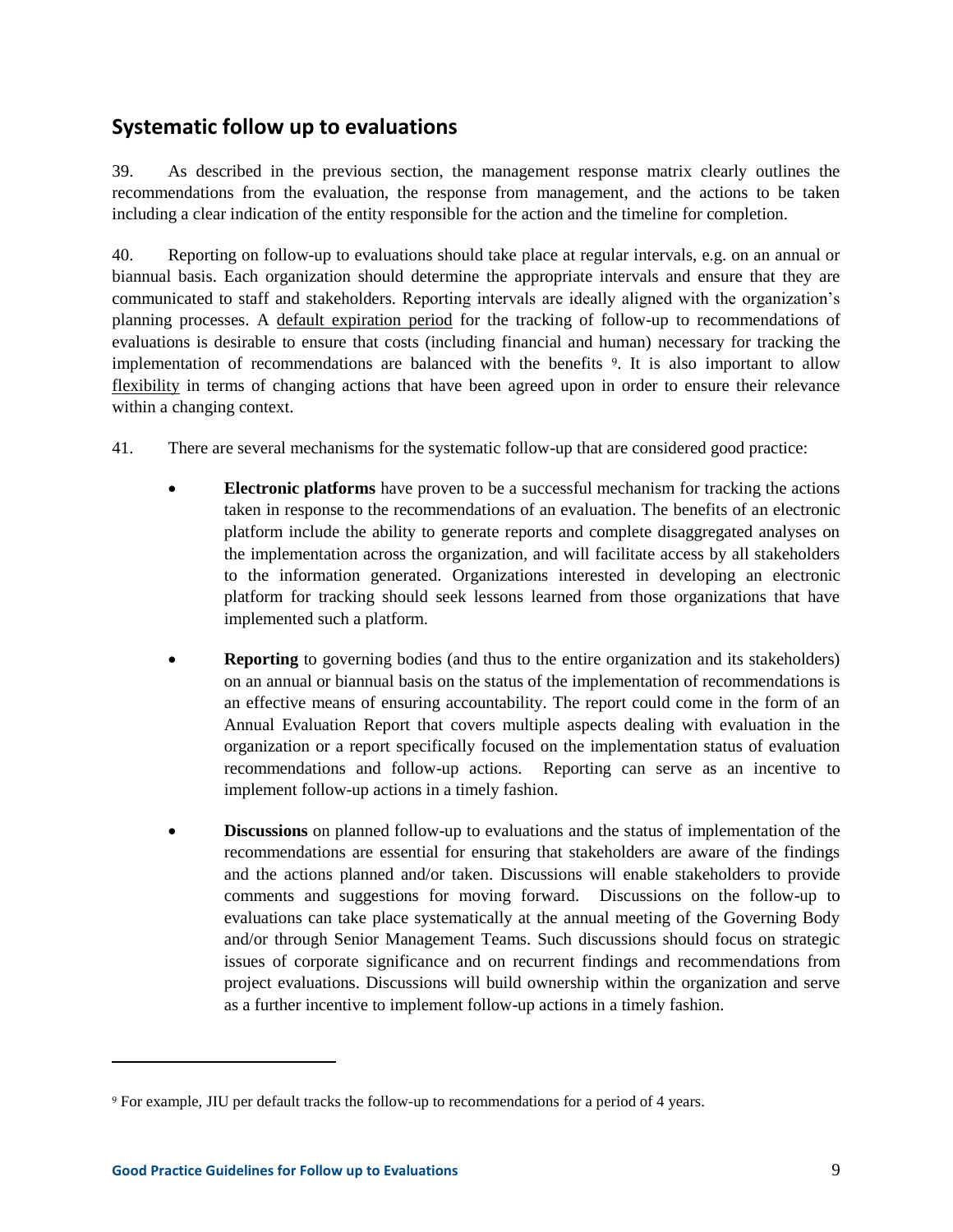#### **Learning and contribution to knowledge development**

42. Systematic mechanisms for follow-up to evaluation recommendations are positive steps in institutionalizing a system for follow-up. However, in order to ensure effective and appropriate follow-up they should be complemented by other incentives and less formal mechanisms.

43. Several mechanisms for facilitating learning and knowledge development from evaluations are considered good practice:

- Knowledge products can include the actual evaluation report, an evaluation brief, an enewsletter with a short summary, or other products. Knowledge products should contain the key findings and recommendations, be tailored to the audience and facilitate the use of information through clear and easy to understand language while at the same time maintaining linkage to the broader expected results of the organization. The strategy for dissemination of knowledge products is of utmost importance; it has been shown that an effective strategy depends on: correct targeting of intended users, the appropriateness of the means used to facilitate access to the evaluation findings, and, in particular, the timing of the evaluation, so as to make evaluation findings available when decisions are taken. It is also important to take advantage of the new media and technology available for disseminating knowledge such as wiki"s and "YouTube".
- Meetings and workshops facilitate the sharing of tacit (or implicit) knowledge from evaluations. Tacit knowledge is the knowledge that is not captured in evaluation reports, for example the interpretation of evaluation findings and recommendations by individual staff members. Tacit knowledge is essential for a full understanding and an appropriate and effective implementation of the recommendations at the organizational level. The extent to which evaluation documents, follow-up reports, and lessons learned are discussed and shared, significantly affects the use of evaluation results, ensures transparency, and serves as an incentive for the organization"s staff whenever the documents are disclosed to the public and/or presented in front of the Governing Bodies.
- Communities of practice (COP"s) are informal mechanisms that have the potential of creating an enabling environment for the use of evaluations, providing evaluators and staff with opportunities to persuade the managers to implement the recommendations through the sharing of knowledge and good practice.

#### **Conclusions and suggestions for use of good practices**

44. The present guidelines should be tailored to the specific context of each organisation, as the evaluation functions of UN entities vary greatly in terms of the level of independence, capacity and organizational evaluation culture, which affect appropriate roles and responsibilities, the level of acceptance of evaluation and the appropriateness of related follow-up activities.

45. Management responses and follow-up to evaluations should be reflected in agency evaluation policies, which should clarify the respective roles and responsibilities of the evaluation function vis-à-vis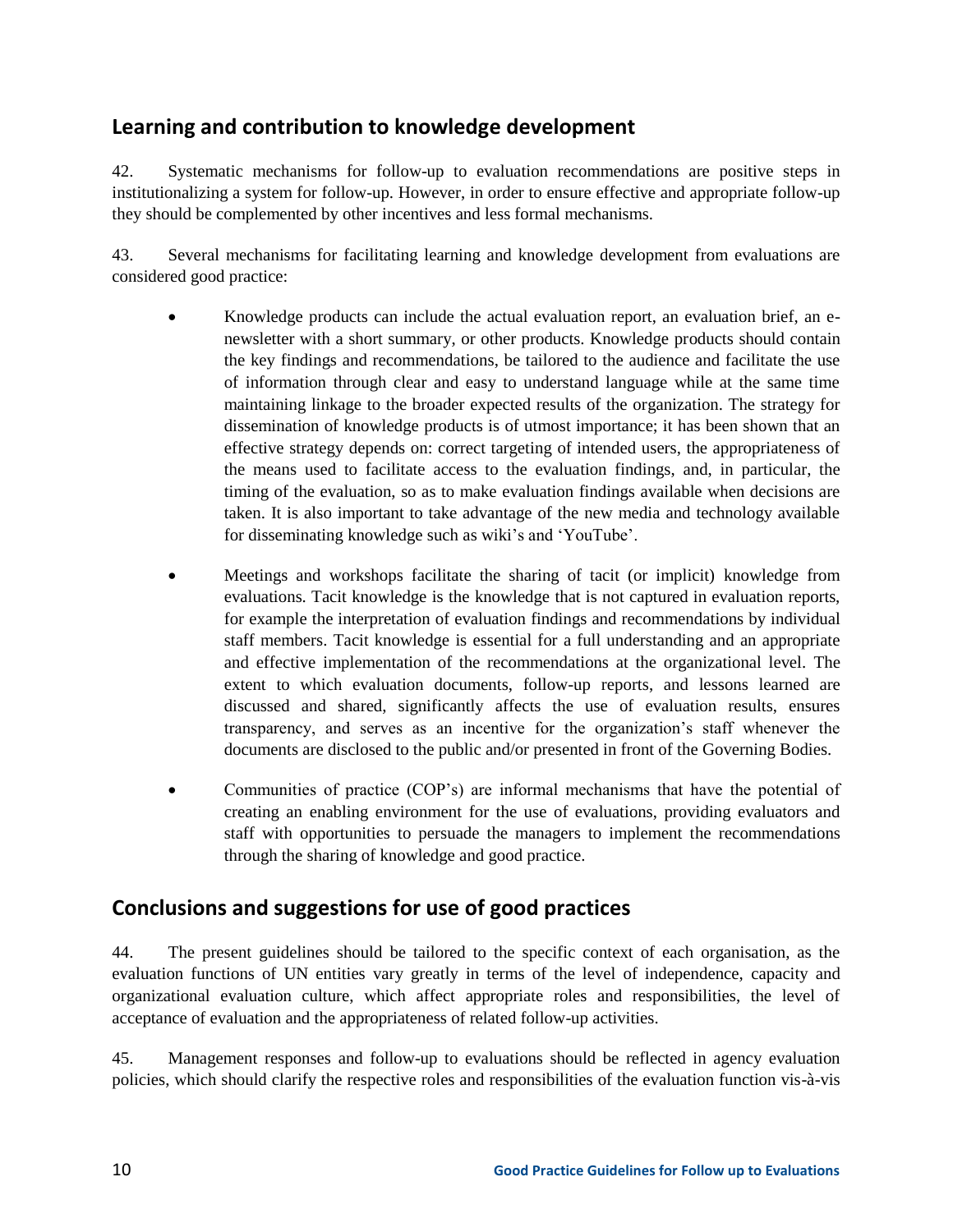management. While management is ultimately accountable, at the minimum evaluation units are expected to facilitate processes and promote activities related to the follow-up to evaluations.

46. Evaluation processes should aim to increase the level of ownership of findings and recommendations through both formal and informal approaches. For evaluation processes and results to be fully captured and owned as organizational lessons, it is of central importance that a tailored dissemination or communication strategy is developed for each evaluation.

47. Management responses should clearly indicate whether Management accepts, partially accepts, or rejects the recommendations. Follow-up should be well coordinated and timeframes for action agreed. Good practice suggests that management responses should be disclosed in conjunction with the evaluation. Complementing formal management responses with facilitation of learning and knowledge development from evaluations is necessary for building a culture for utilizing evaluations beyond compliance. Formalisation of management response processes in evaluation policies, followed by systematic application, is an effective way to promote organization-wide learning and improve both operational programming and implementation.

48. A combined approach that incorporates oral and written, formal and informal communication is deemed necessary to ensure that follow-up to evaluations supports organizational accountability and learning for enhanced effectiveness.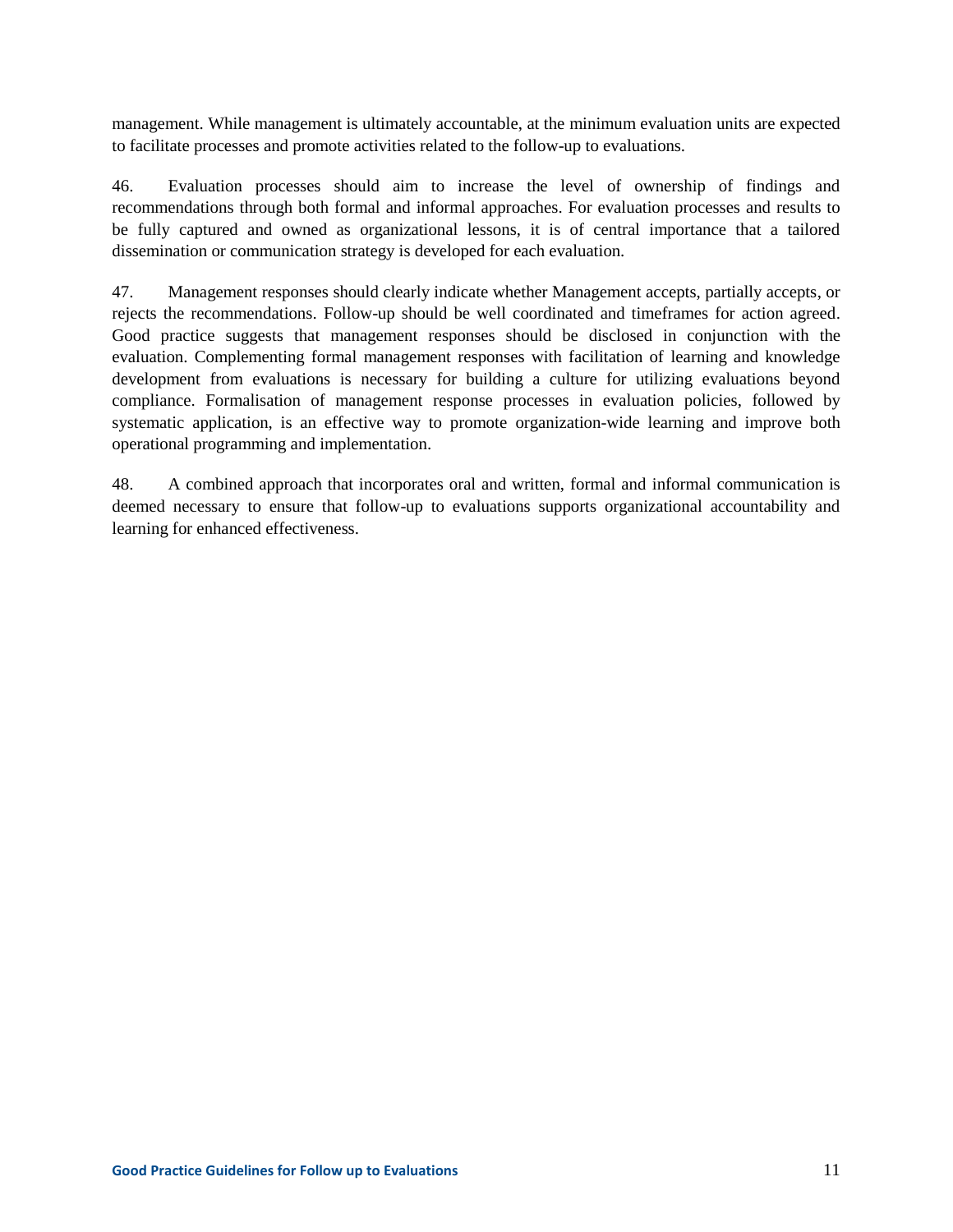## **Annex 1: UNDP Management Response Template**

## **[Name of the Evaluation] Date** Prepared by:

| Prepared by:                  | Position: | Unit/Bureau: |
|-------------------------------|-----------|--------------|
| Cleared by:                   | Position: | Unit/Bureau: |
| Input into and update in ERC: | Position: | Unit/Bureau: |

| <b>Overall comments:</b>                              |                   |                            |                 |                 |
|-------------------------------------------------------|-------------------|----------------------------|-----------------|-----------------|
| <b>Evaluation Recommendation or Issue 1:</b>          |                   |                            |                 |                 |
| <b>Management Response:</b>                           |                   |                            |                 |                 |
| <b>Key Action(s)</b>                                  | <b>Time Frame</b> | <b>Responsible Unit(s)</b> | Tracking*       |                 |
|                                                       |                   |                            | <b>Status</b>   | <b>Comments</b> |
| 1.1. description activities, then specifics as needed |                   |                            |                 |                 |
| a.                                                    |                   |                            |                 |                 |
| b.                                                    |                   |                            |                 |                 |
| 1.2                                                   |                   |                            |                 |                 |
| 1.3                                                   |                   |                            |                 |                 |
| <b>Evaluation Recommendation or Issue 2:</b>          |                   |                            |                 |                 |
| <b>Management Response:</b>                           |                   |                            |                 |                 |
| <b>Key Action(s)</b>                                  | <b>Time Frame</b> | <b>Responsible Unit(s)</b> | <b>Tracking</b> |                 |
|                                                       |                   |                            | <b>Status</b>   | <b>Comments</b> |
| 2.1. description activities, then specifics as needed |                   |                            |                 |                 |
| a.                                                    |                   |                            |                 |                 |
| b.                                                    |                   |                            |                 |                 |
| 2.2.                                                  |                   |                            |                 |                 |
| <b>Evaluation Recommendation or Issue 3:</b>          |                   |                            |                 |                 |
| <b>Management Response:</b>                           |                   |                            |                 |                 |
| <b>Key Action(s)</b>                                  | <b>Time Frame</b> | <b>Responsible Unit(s)</b> | <b>Tracking</b> |                 |
|                                                       |                   |                            | <b>Status</b>   | <b>Comments</b> |
| 3.1 description activities, then specifics as needed  |                   |                            |                 |                 |
| a.                                                    |                   |                            |                 |                 |
| b.                                                    |                   |                            |                 |                 |
| 3.2                                                   |                   |                            |                 |                 |
| 3.3                                                   |                   |                            |                 |                 |
| * The implementation status is tracked in the ERC     |                   |                            |                 |                 |